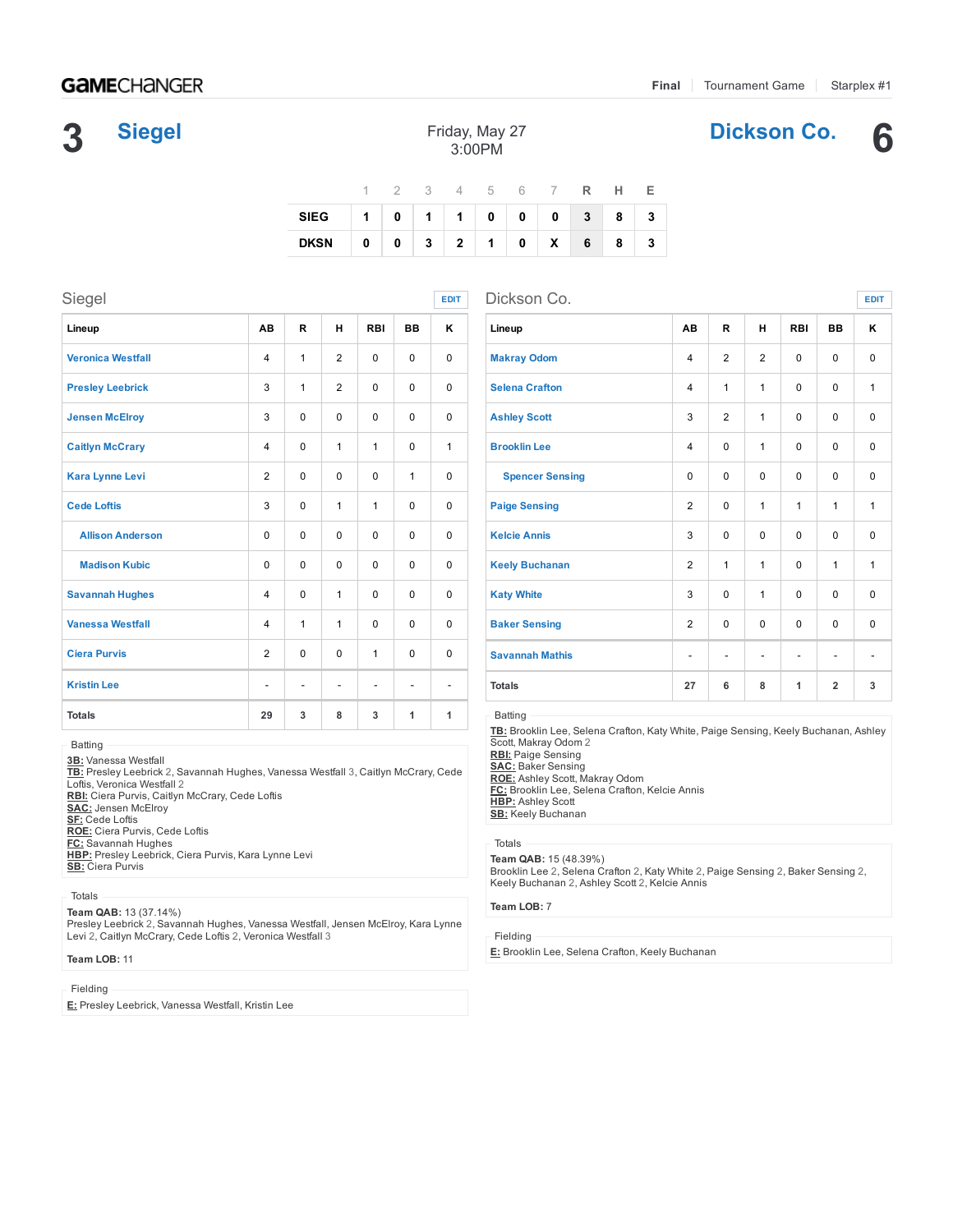## Siegel **[EDIT](https://gc.com/game-57433533e35e0f0001f68465/stats/away/pitching?edit_team_id=5743350559132900012850c6)**

| Pitching                 | IP  | #P  | S%   | н              | R | <b>ER</b> | κ | BB             | HR I |
|--------------------------|-----|-----|------|----------------|---|-----------|---|----------------|------|
| <b>Cede Loftis</b>       | 2.0 | 48  | .625 | $\overline{4}$ | 3 | 2         | 0 | 1              | 0    |
| <b>Veronica Westfall</b> | 4.0 | 74  | .595 | 4              | 3 | 1         | 3 | 1              | 0    |
| <b>Totals</b>            | 6.0 | 122 | .607 | 8              | 6 | 3         | 3 | $\overline{2}$ | 0    |

Pitching

Key

<u>L:</u> Veronica Westfall<br><u>HBP:</u> Veronica Westfall<br><u>Pitches-Strikes:</u> Cede Loftis 48-30, Veronica Westfall 74-44<br><u>Groundouts-Flyouts:</u> Cede Loftis 1-2, Veronica Westfall 6-3<br>First pitch strikes-Batters faced: Cede Loftis 6-12

| Dickson Co.<br><b>EDIT</b> |     |     |      |   |   |           |   |           |           |  |  |  |
|----------------------------|-----|-----|------|---|---|-----------|---|-----------|-----------|--|--|--|
| Pitching                   | IP  | #P  | S%   | н | R | <b>ER</b> | Κ | <b>BB</b> | <b>HR</b> |  |  |  |
| <b>Brooklin Lee</b>        | 7.0 | 106 | .670 | 8 | 3 | 3         | 1 |           | 0         |  |  |  |
| <b>Totals</b>              | 7.0 | 106 | .670 | 8 | 3 | 3         | 1 | 1         | 0         |  |  |  |

Pitching

<u>W:</u> Brooklin Lee<br><u>HBP:</u> Brooklin Lee 3<br><u>Pitches-Strikes:</u> Brooklin Lee 106-71<br><mark>Groundouts-Flyouts:</mark> Brooklin Lee 11-8 First pitch strikes-Batters faced: Brooklin Lee 26-35

| AB: At bats<br>R: Runs scored<br><b>SF:</b> Sacrifice flies<br>H: Hits<br><b>RBI:</b> Runs batted in<br><b>BB:</b> Base on balls (walks)<br><b>HBP:</b> Hit by pitch<br>K: Strikeouts<br>interference<br>2B: Doubles<br>3B: Triples<br>HR: Home runs<br><b>SB:</b> Stolen bases<br>Grand slam: Grand slam home runs<br><b>CS:</b> Caught stealing<br>TB: Total bases<br>PIK: Picked off<br><b>RBI:</b> Runs batted in | <b>SAC:</b> Sacrifice hits & bunts<br><b>ROE:</b> Reached on error<br>FC: Hit into fielder's choice<br>CI: Batter advances on catcher's<br>GIDP: Hit into double play<br>GITP: Hit into triple play<br>QAB: Quality at bats (any one of: 3 pitches<br>after 2 strikes, 6+ pitch ABs, XBH, HHB,<br>BB, SAC Bunt, SAC Fly) | <b>QAB%:</b> Quality at bats per plate<br>appearance<br>LOB: Runners left on base at the end of<br>an inning<br>E: Errors<br><b>DP:</b> Double Plays<br>TP: Triple Plays<br><b>IP:</b> Innings Pitched<br>#P: Total pitches<br>S%: Strike percentage<br>H: Hits allowed<br><b>R:</b> Runs allowed<br><b>ER:</b> Earned runs allowed<br>K: Strikeouts | <b>BB:</b> Base on balls (walks)<br>HR: Home runs allowed<br>W: Wins<br>L: Losses<br>SV: Saves<br><b>BS: Blown saves</b><br><b>HBP:</b> Hit batters<br>WP: Wild pitches<br><b>BK: Balks</b> |
|-----------------------------------------------------------------------------------------------------------------------------------------------------------------------------------------------------------------------------------------------------------------------------------------------------------------------------------------------------------------------------------------------------------------------|--------------------------------------------------------------------------------------------------------------------------------------------------------------------------------------------------------------------------------------------------------------------------------------------------------------------------|------------------------------------------------------------------------------------------------------------------------------------------------------------------------------------------------------------------------------------------------------------------------------------------------------------------------------------------------------|---------------------------------------------------------------------------------------------------------------------------------------------------------------------------------------------|
|-----------------------------------------------------------------------------------------------------------------------------------------------------------------------------------------------------------------------------------------------------------------------------------------------------------------------------------------------------------------------------------------------------------------------|--------------------------------------------------------------------------------------------------------------------------------------------------------------------------------------------------------------------------------------------------------------------------------------------------------------------------|------------------------------------------------------------------------------------------------------------------------------------------------------------------------------------------------------------------------------------------------------------------------------------------------------------------------------------------------------|---------------------------------------------------------------------------------------------------------------------------------------------------------------------------------------------|

## Want more stats? Visit GC.com

© GameChanger Media, Inc. All rights reserved. U.S. Patent No. 8,731,458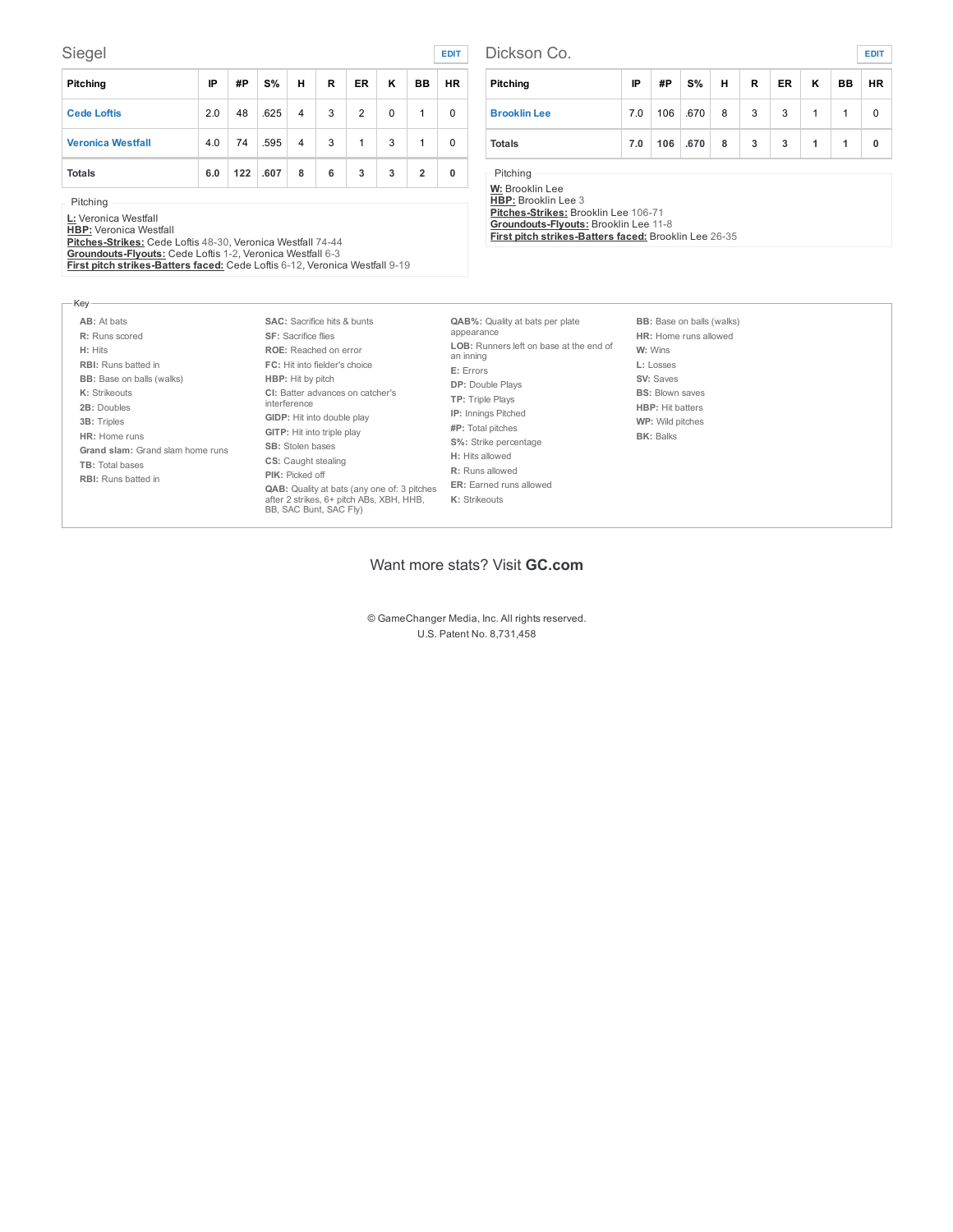|                 | <b>Siegel</b>            |               |                      |               |                                                 | Away                                                        | Umpire:                                                       |                                            | 3:00PM                                                        | 5/27/2016                                | Starplex #1                                                          |    |
|-----------------|--------------------------|---------------|----------------------|---------------|-------------------------------------------------|-------------------------------------------------------------|---------------------------------------------------------------|--------------------------------------------|---------------------------------------------------------------|------------------------------------------|----------------------------------------------------------------------|----|
| #               | <b>Player Name</b>       | $P_{\rm O_S}$ |                      | ≫             |                                                 | 1                                                           | $\mathbf{2}$                                                  | 3                                          | $\pmb{4}$                                                     | 5                                        | 6<br>$\overline{\mathbf{r}}$                                         |    |
| 16              | <b>V</b> Westfall        | P             |                      | $\sqrt{2}$    | 3                                               | 1B<br>#16                                                   | #16<br>$\mathsf F$                                            |                                            | #16<br>1B                                                     |                                          | #16<br>$\mathsf F$                                                   |    |
|                 |                          |               |                      |               |                                                 |                                                             | 3                                                             |                                            |                                                               |                                          | 9                                                                    |    |
|                 |                          |               |                      |               |                                                 | 1                                                           |                                                               |                                            | Q                                                             |                                          |                                                                      |    |
|                 |                          |               |                      |               |                                                 | $\frac{B}{S}$ 1                                             | $\left(3\right)$<br>$\frac{B}{S}$ $\frac{2}{3}$ $\frac{5}{4}$ | 이피                                         | $\frac{B}{S}$ 1                                               | $\frac{1}{s}$                            | $\left( 2\right)$<br>$rac{B}{S}$ $rac{3}{1}$ $rac{4}{2}$<br><u>B</u> |    |
| 00              | P Leebrick               | LF            |                      |               |                                                 | #00<br><b>HBP</b>                                           |                                                               | #00<br>1B                                  | #00<br>G                                                      |                                          | #00<br>1B                                                            |    |
|                 |                          |               |                      |               |                                                 |                                                             |                                                               |                                            | G3                                                            |                                          |                                                                      |    |
|                 |                          |               |                      |               |                                                 |                                                             |                                                               |                                            |                                                               |                                          |                                                                      |    |
|                 |                          |               |                      |               |                                                 |                                                             |                                                               | $\overline{2}$                             | $\left( 1\right)$                                             |                                          |                                                                      |    |
|                 |                          |               |                      | 2,            | $\ensuremath{\mathsf{3}}$                       | $rac{B}{S}$<br>$\#7$<br>SacB                                | $rac{B}{S}$                                                   | $\frac{B}{S}$ 1<br>$\#7$<br>F              | $rac{B}{S}$ $rac{1}{2}$ $rac{3}{5}$ $rac{4}{6}$<br>$\#7$<br>F | 통                                        | $\frac{B}{S}$ <sub>12</sub><br>$rac{B}{S}$<br>#7<br>G                |    |
| $\overline{7}$  | J McElroy                | 2B            |                      | $^{2}$ B      | ⁄1в                                             | SacB1-4                                                     |                                                               | F1                                         | F1                                                            |                                          | G6-3                                                                 |    |
|                 |                          |               |                      |               |                                                 |                                                             |                                                               |                                            |                                                               |                                          |                                                                      |    |
|                 | $\overline{\phantom{a}}$ |               |                      |               |                                                 | $\left( 1\right)$<br>$\mathcal{L}^{\otimes}$                |                                                               | $\left( 1\right)$                          | $^{(2)}$                                                      |                                          | 3)<br>ਾ⊙                                                             |    |
|                 |                          |               |                      |               |                                                 | $\frac{B}{S}$ <sub>1</sub>                                  | в<br>S                                                        | $rac{B}{S}$ $rac{1}{2}$                    | $\frac{B}{S}$ 12                                              | $rac{B}{S}$                              | $\frac{\mathsf{B}}{\mathsf{S}}$ 1<br>릙                               |    |
| 10 <sub>1</sub> | <b>C</b> McCrary         | 3B            |                      |               |                                                 | #10<br>G                                                    |                                                               | #10<br>1B                                  | #10<br>Κ                                                      |                                          | #10                                                                  | G  |
|                 |                          |               |                      |               |                                                 | G6-3                                                        |                                                               |                                            | Κ                                                             |                                          | $G5-3$                                                               |    |
|                 |                          |               |                      |               |                                                 | 2                                                           |                                                               |                                            | $\left(3\right)$                                              |                                          | $\mathbf{1}$                                                         |    |
|                 |                          |               |                      |               |                                                 | 7G<br>$\begin{array}{c} B \ 2 \ 3 \\ S \ 1 \ 4 \end{array}$ | $rac{1}{s}$                                                   | $\frac{B 3 }{S 1 2}$                       | $\frac{B}{3}$ $\frac{3}{12}$                                  | 릏                                        | $\frac{B}{S+1}$<br><u>a</u>                                          |    |
| 9               | <b>K</b> Levi            | C             |                      |               |                                                 | #9<br><b>HBP</b>                                            |                                                               | #9<br>BB                                   |                                                               | #9<br>G                                  | #9                                                                   | F  |
|                 |                          |               |                      |               |                                                 |                                                             |                                                               |                                            |                                                               | G6-3                                     |                                                                      |    |
|                 | $\blacksquare$           |               |                      |               |                                                 |                                                             |                                                               | <b>Cacco</b>                               |                                                               |                                          |                                                                      |    |
|                 |                          |               |                      |               |                                                 |                                                             |                                                               | 3 4                                        |                                                               |                                          | (2)                                                                  |    |
| 12              | C Loftis                 | <b>EH</b>     |                      | 3             | $\mathbf{3}$                                    | na<br>S<br>#12<br>G                                         | 퇅                                                             | $\frac{B}{S}$ $\frac{1}{2}$<br>#12<br>SacF | $\frac{B}{S}$                                                 | $\frac{B 3 5 6 }{S 1 2 4 }$<br>1B<br>#12 | $\frac{B}{S}$ $\frac{2}{1}$ $\frac{3}{5}$<br>릙<br>#12                | E  |
| 8               | M Kubic                  |               | $\overline{7}$       | Þ             | R                                               | $G4-3$                                                      |                                                               | ∕SacF7                                     |                                                               |                                          |                                                                      |    |
| $\overline{2}$  | A Anderson               |               | ⁄p<br>5 <sub>1</sub> |               |                                                 |                                                             |                                                               |                                            |                                                               |                                          |                                                                      |    |
|                 |                          |               |                      |               |                                                 | $\left(3\right)$<br>V6                                      |                                                               | ś<br>$^{(2)}$                              |                                                               | $\mathbf{2}$                             |                                                                      |    |
|                 |                          |               |                      |               |                                                 | $rac{B}{S}$ 1 3 4                                           | 이찌<br>#1<br>$\overline{G}$                                    | $\frac{B 1 2}{S 3 4 5}$<br>#1<br>F         | 릙                                                             | $\frac{B}{S}$ <sub>1</sub><br>#1<br>FC   | $\frac{B}{S}$ <sub>1</sub><br>하<br>#1                                | 1B |
| $\mathbf{1}$    | S Hughes                 | CF            |                      |               |                                                 |                                                             | $G1-3$                                                        |                                            |                                                               |                                          |                                                                      |    |
|                 |                          |               |                      |               |                                                 |                                                             |                                                               | ⊬8                                         |                                                               |                                          |                                                                      |    |
|                 |                          |               |                      |               |                                                 |                                                             | $\blacksquare$<br>パ                                           | ③                                          |                                                               |                                          |                                                                      |    |
|                 |                          |               |                      |               |                                                 | $\frac{B}{ S }$                                             | B[1]4[5]<br>S2367                                             | $rac{B}{S}$ 1                              | $rac{B}{S}$                                                   | $\frac{B}{S}$ 1 3                        | $\frac{B}{S+1}$<br>릙                                                 |    |
|                 | 3 V Westfall             |               |                      | $ _{2}/ _{3}$ | $\frac{1}{2B}$ / $\frac{2}{3}$ / $\frac{3}{2B}$ |                                                             | #3<br>F                                                       |                                            | 3B<br>#3                                                      | G<br>#3                                  | #3                                                                   | G  |
|                 |                          |               |                      |               |                                                 |                                                             | F4                                                            |                                            |                                                               | $G1-3$                                   | $G5-3$                                                               |    |
|                 |                          |               |                      |               |                                                 |                                                             | (2)                                                           |                                            | 3                                                             | ③<br>$\mathcal{V}_{\circlearrowleft}$    | ③                                                                    |    |
|                 |                          |               |                      |               |                                                 | 릙                                                           | $\frac{B}{S}$ $\frac{1}{2}$ $\frac{3}{3}$                     | <b>B</b>                                   | $\frac{B}{S}$ 1 2                                             | $\frac{B}{S}$ <sub>12</sub>              | $\frac{B}{5}$ $\frac{2}{1}$ $\frac{3}{5}$<br>메                       |    |
| 5               | C Purvis                 | <b>RF</b>     |                      |               |                                                 |                                                             | #5<br><b>HBP</b>                                              |                                            | #5<br>Ε                                                       |                                          | #5<br>$\overline{G}$                                                 |    |
|                 |                          |               |                      |               |                                                 |                                                             |                                                               |                                            |                                                               |                                          | G <sub>3</sub>                                                       |    |
|                 | $\sim$                   |               |                      |               |                                                 |                                                             | $\delta$                                                      |                                            |                                                               |                                          |                                                                      |    |
|                 |                          |               |                      |               |                                                 |                                                             |                                                               | <u>B</u>                                   |                                                               | B                                        | (1)<br>∕⊙                                                            |    |
|                 |                          |               |                      |               |                                                 | $\frac{B}{S}$                                               | $rac{B}{S}$ $rac{1}{2}$                                       |                                            |                                                               |                                          | $rac{B}{S}$ $rac{1}{2}$<br>$rac{B}{S}$                               |    |